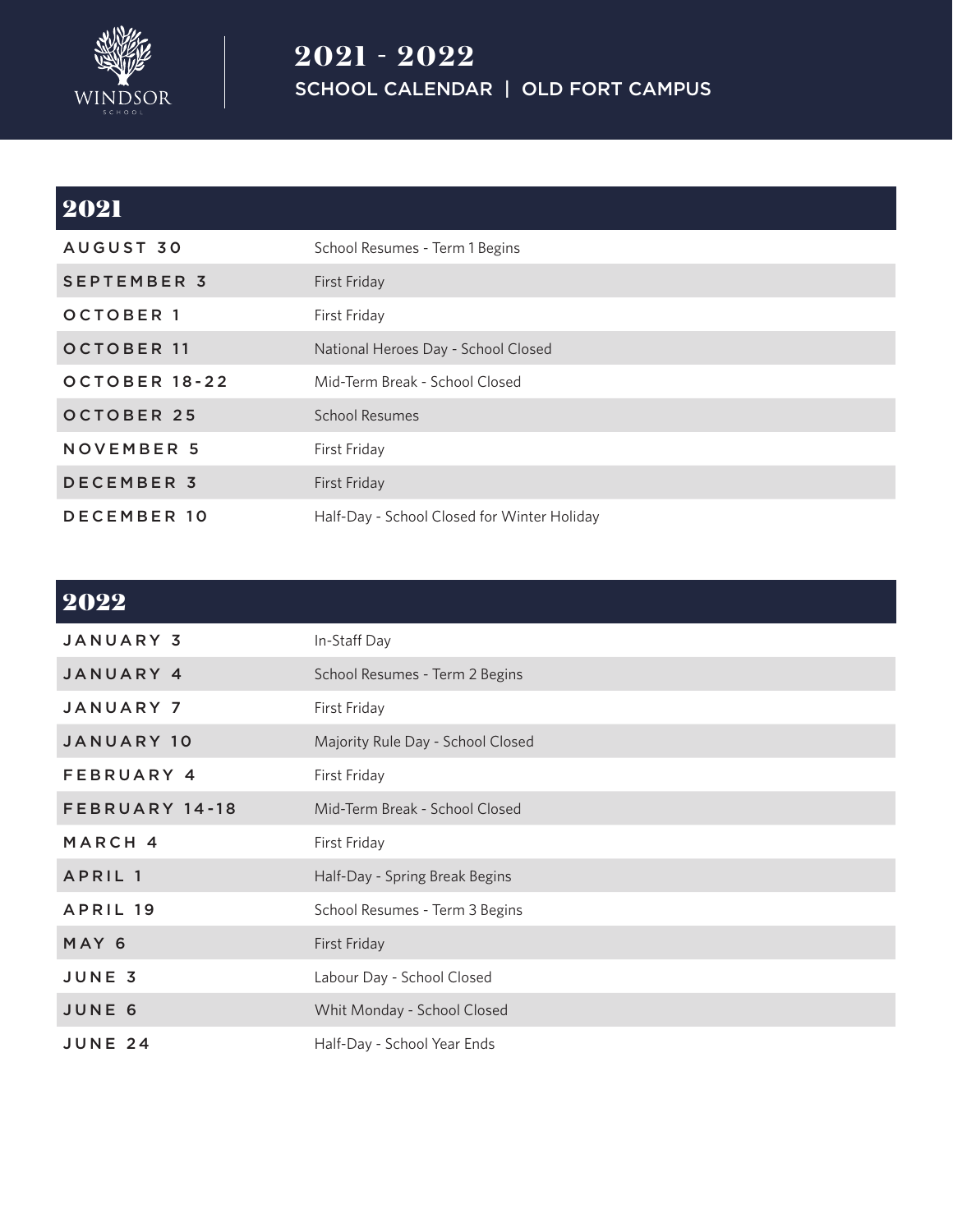

# **2022** SEPTEMBER 2 New Learners' Induction SEPTEMBER 5 School Opens for All Learners OCTOBER 10 School Closed: National Heroes Day OCTOBER 24 Half Term: Week Commencing OCTOBER 31 Return to School DECEMBER 9 Term 1 Ends (Half Day)

#### **2023**

| JANUARY 4         | School Opens for All Learners        |
|-------------------|--------------------------------------|
| FEBRUARY 13       | Half Term: Week Commencing           |
| FEBRUARY 20       | Return to School                     |
| MARCH 24          | Term 2 Ends (Half Day)               |
| APRIL 11          | School Opens for All Learners        |
| <b>MAY 29</b>     | School Closed: Whit Monday           |
| JUNE <sub>2</sub> | School Closed: Sir Randol Fawkes Day |
| JUNE 23           | Term 3 Ends (Half Day)               |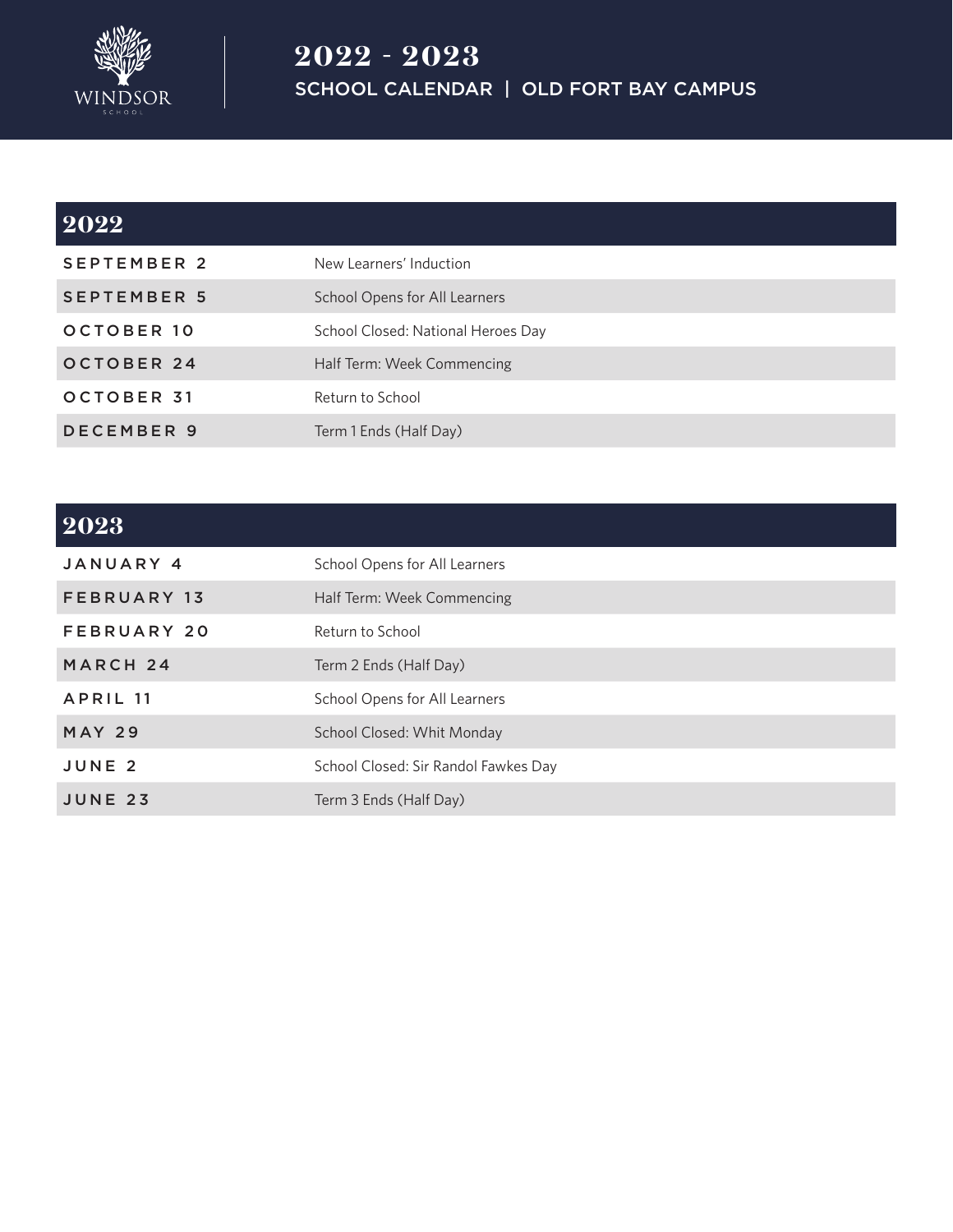

## **2021 - 2022** SCHOOL CALENDAR | ALBANY CAMPUS

| 2022                |                                                                                       |
|---------------------|---------------------------------------------------------------------------------------|
| JANUARY 4           | School Resumes - Term 2 Begins                                                        |
| <b>JANUARY 7</b>    | Philanthropic Friday                                                                  |
| <b>JANUARY 10</b>   | Majority Rule Day - School Closed                                                     |
| FEBRUARY 4          | Philanthropic Friday                                                                  |
| FEBRUARY 14-18      | Mid Term Break - School Closed                                                        |
| MARCH 4             | Philanthropic Friday                                                                  |
| MARCH <sub>12</sub> | SAT Exam Date, Albany Campus*                                                         |
| APRIL <sub>1</sub>  | Half-Day - Spring Break Begins                                                        |
| APRIL 19            | School Resumes - Term 3 Begins                                                        |
| MAY 6               | Philanthropic Friday                                                                  |
| MAY 7               | SAT Exam Date, Albany Campus*                                                         |
| JUNE 3              | Labour Day - School Closed                                                            |
| JUNE 4              | SAT Exam Date, Albany Campus*                                                         |
| JUNE 6              | Whit Monday - School Closed                                                           |
| <b>JUNE 13 - 17</b> | Middle School End-of-Year Assessments<br>Upper School Field Trips and Enrichment Week |
| <b>JUNE 20 - 24</b> | Middle and Upper School Field Trips and Enrichment Week                               |